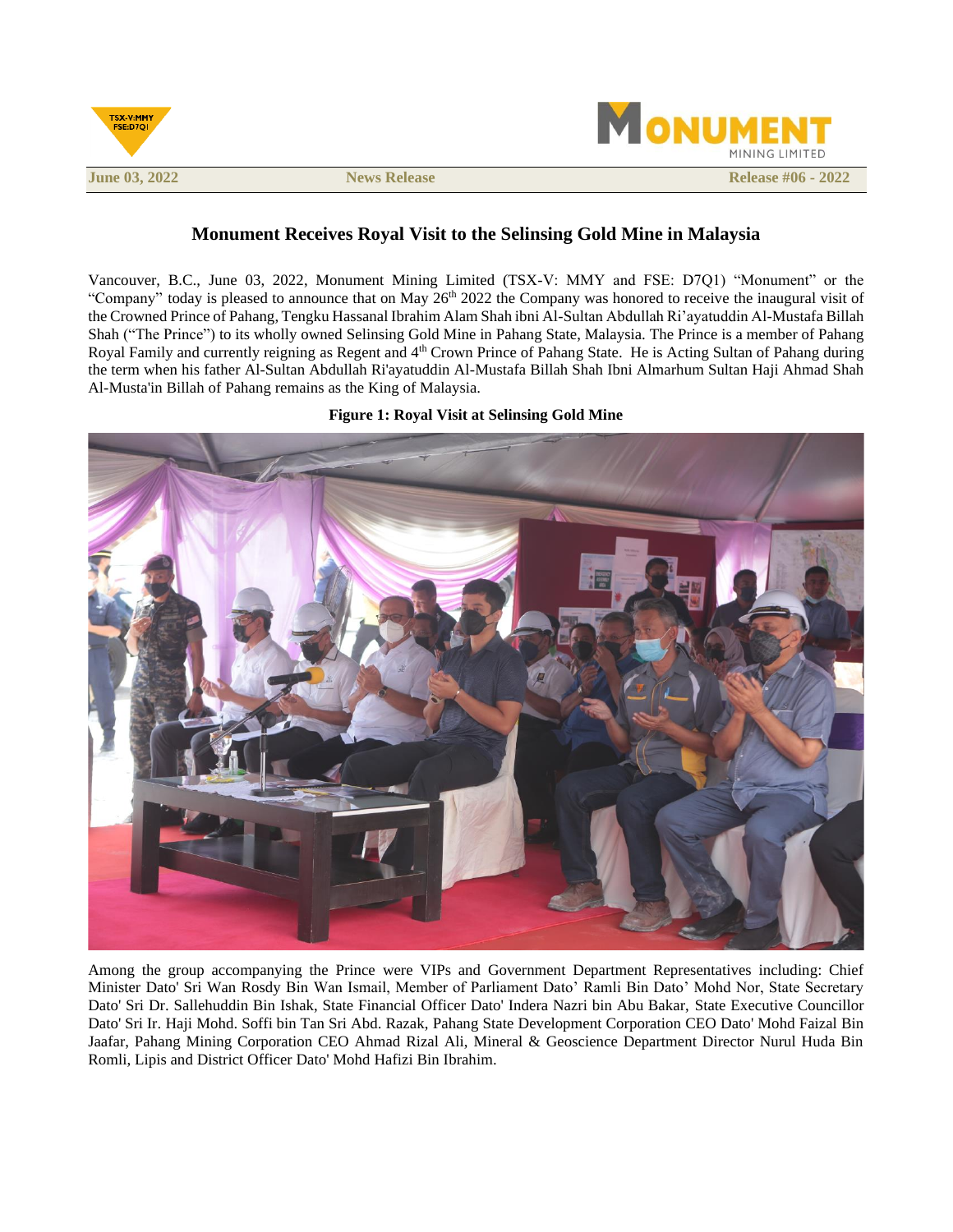

**Figure 2: Selinsing Employees with the Prince and Government Officials**

The Royal visit showcased the Selinsing Mine operation. A welcome speech and brief introduction of Selinsing Gold Mine was given by Jimee Shah Bin Saleh, VP Finance and Administration of Selinsing on behalf of Cathy Zhai, CEO of Monument, Moses Bosompen, General Manager Operation of Monument, and Charlie Northfield, General Manager of Selinsing Gold Mine and the Selinsing staff. The Prince toured a Selinsing display showroom, the mine pit area, the processing plant, and observed a gold pour. The Prince asked many questions about the operations at Selinsing during the visit including geology and gold mineralization, processing rate, gold bullion production, tailings storage and rehabilitation**.** The Selinsing Gold Mine is at the leading edge of the gold industry in Malaysia, a corporate citizen in Pahang State, and has been a strong contributor to Pahang's economy.

President and CEO Cathy Zhai commented: "We are honored to have hosted the Prince and Government Representatives at the Selinsing Gold Mine. This Royal visit strengthens the relationship the Company has with the state government and I thank the Prince and Government representatives for visiting us to learn more about our development and growing plans. We are looking forward to having continuing honorable support from the Pahang State to Selinsing and the mining industry in Pahang.

**Figure 3: Selinsing Process Manager Azman bin Taib giving the Prince an overview of the processing plan**



**Figure 4: The Chief Minister with the Prince Holding Gold Bar**